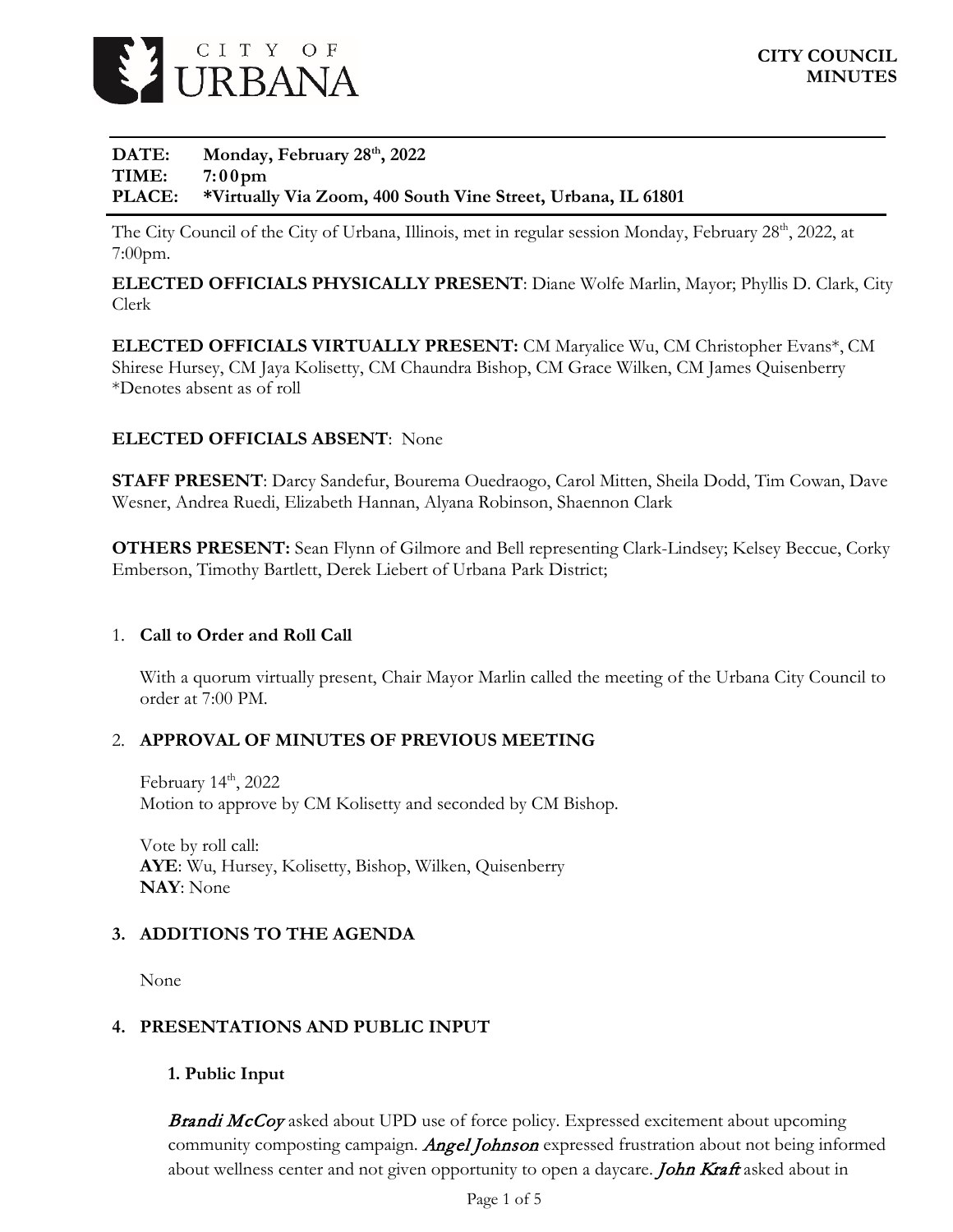person meetings and virtual meetings. Asked about public recording of previous Goal-Setting Session. Phyllis Clark shared statement about meeting on the 22<sup>nd</sup> of February and clarified for the public the OMA and City's policy on the recording of meetings. Sarah Nixon was unable to speak at this time. Rev. Dr. Evelyn Underwood thanked Pastor Johnson and feels that members of the community have been excluded from important conversations. Nicholas Dale advocated for in person meeting so that all citizens may participate. Sarah Nixon expressed the Pastors Johnsons frustrations were valid. Urged council to not support health and wellness center. Asked about meeting on Feb  $22<sup>nd</sup>$  and the public recording. **Kanittha Fay** thanked council and city for their hard work. Expressed support for Urbana Park District Health and Wellness project.

# **2. City of Urbana ARPA Response & Recovery Allocation - Mayor**

Presented by Mayor Marlin and Urbana Park District. Mayor Marlin shared a PowerPoint presentation on proposed allocations of ARPA funds. This proposed uses presentation is not actionable and informational only. Provided an ARPA overview and explained the conditions of the funding. Proposed three areas of use that accounts for about half of the funds: ARPA Fiscal/Project Management, Services/Infrastructure, and Park District Health & Wellness Center. Mayor went more into depth about those three proposed areas.

# **3. Urbana Park District Health & Wellness Center Presnetation**

Presented by Timothy Bartlett, Derek Liebert, Corky Emberson, and Kelsey Beccue of the Urbana Park District. Bartlett explained their strategic planning process and their consideration of public input of community needs. Beccue played a video that explained the intended purposes of the project and site plan. Liebert discussed how this project aligns with the City's strategic goals and the utilization of sustainable infrastructure. Emberson explained how the facility would help meet the strategic area of public health and safety with community violence prevention. Explained Urbana Park District partnerships with other community organizations. Detailed how this facility can be utilized as a public health facility and used as COVID-19 response tool. Emberson presented on the lens of equity applied to this project and the focus on Human Rights & Social Services.

# **CM Kolisetty motioned to extend presentation and CM Quisenberry seconded.**

Vote by roll call: **AYE:** Wu, Hursey, Kolisetty, Bishop, Wilken, Quisenberry **NAY:** None

Liebert explained the potential economic recovery and opportunities that this facility would create for the community. Beccue detailed the estimated costs and funding options. Bartlett explained the proposed construction timeline and thanked council for their time. Questions and discussion ensued.

# **5. COUNCIL INPUT AND COMMUNICATIONS**

CM Wilken thanked presenters and members of the public for their input. Shared thoughts on proposed City ARPA allocations. Expressd concerns about the City favoring projects and not adhering to the agreed upon process. Shared information about upcoming community composting project. Agrees with upholding OMA and updating CPRB ordinance. CM Kolisetty echoed the importance of upholding the ARPA process. Shared that the request for qualifications for the community safety review has gone out. CM Evans was unable to share at this time due to connection issues. CM Quisenberry shared his opinion on the meeting on the Feb 22<sup>nd</sup> meeting. CM Hursey expressed that she felt insulted by what occurred at the Feb 22<sup>nd</sup> meeting and that it was inappropriate. Mayor Marlin shared that the meeting complied with the OMA and explained that a public body may prescribed the areas from which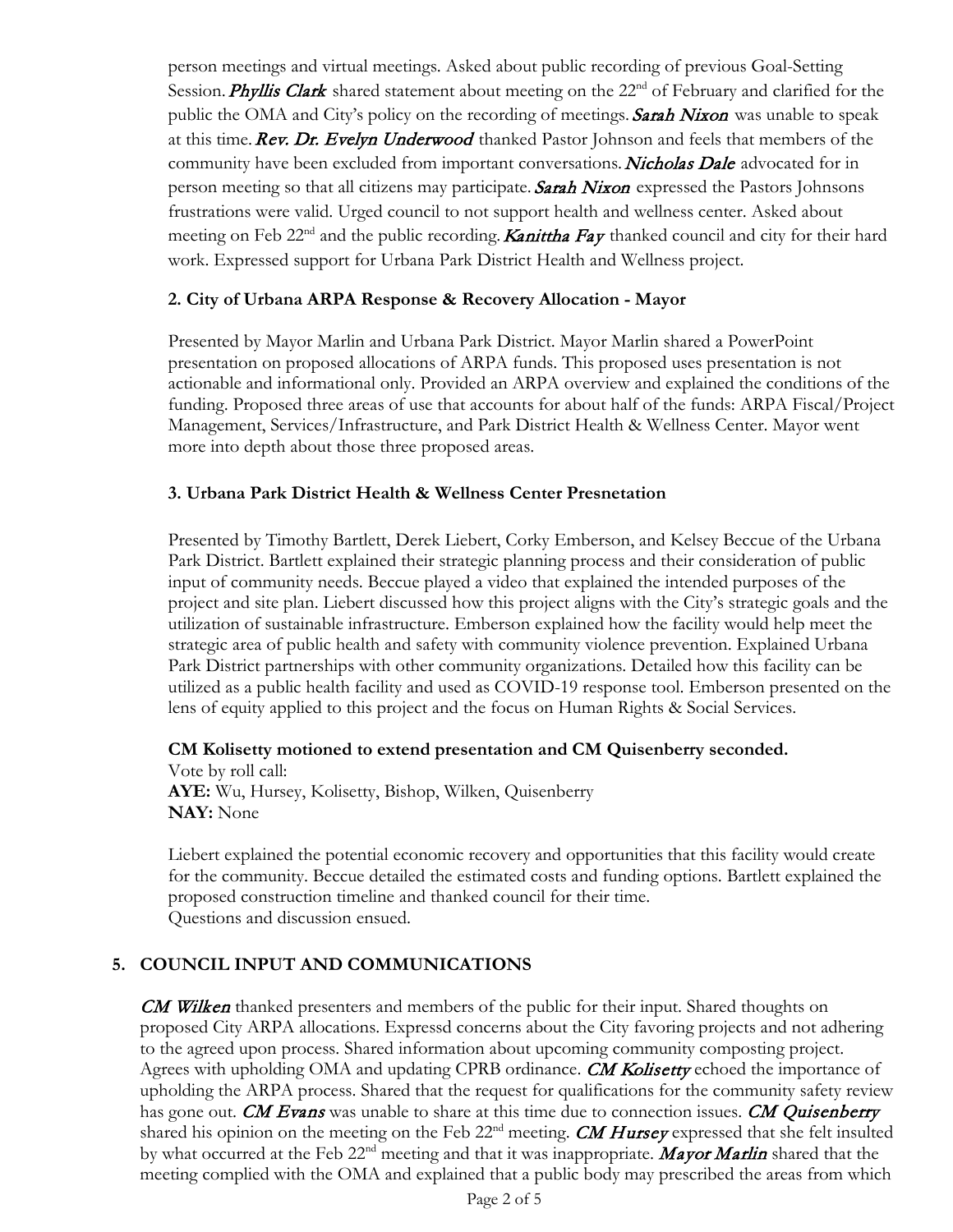the public may make recordings. Explained that on Feb 22<sup>nd</sup> that two individuals disregarded this and entered the meeting space with numerous recording devices. Shared other concerns from this meeting.

# **6. UNFINISHED BUSINESS**

None.

# **7. REPORTS OF STANDING COMMITTEES**

Committee Of The Whole (Council Member Chaundra Bishop – Ward 5)

# **1. CONSENT AGENDA**

**a. Resolution No. 2022-02-020R:** A Resolution Approving and Authorizing the Execution of an Urbana Home Consortium Subrecipient Agreement (Champaign County Regional Planning Commission HOME ARP Allocation Plan FY 2021-2022) – CD

Presented by CM Bishop. Motion to approve by CM Bishop and seconded by CM Quisenberry. Vote by roll call: **AYE:** Wu, Evans, Hursey, Quisenberry, Kolisetty, Wilken, Bishop **NAY:** None

# **2. REGULAR AGENDA**

**a. Ordinance No. 2022-02-009:** An Ordinance Revising the Annual Budget Ordinance (Budget Amendment #6 – Omnibus) – HRF

Presented by CM Bishop. Motion to approve by CM Bishop and seconded by CM Kolisetty. Discussion ensued.

Vote by roll call: **AYE:** Wu, Quisenberry, Bishop, Hursey, Kolisetty, Evans, Mayor Marlin **NAY:** None **ABSTENTION:** CM Wilken (because of her role with the Champaign County Environmental Stewards)

**b. Resolution No. 2022-02-021R:** A Resolution Approving the Engagement of Lauterbach & Amen, LLP for Independent Financial Auditing Services (Fiscal Years Ending June 30, 2022; June 30, 2023; June 30, 2024; June 30, 2025; and June 30, 2026) – HRF

Presented by CM Bishop. Motion to approve by CM Bishop and seconded by CM Hursey. Discussion ensued.

Vote by roll call: **AYE:** Wu, Evans, Hursey, Kolisetty, Bishop, Quisenberry **NAY: PRESENT:** Wilken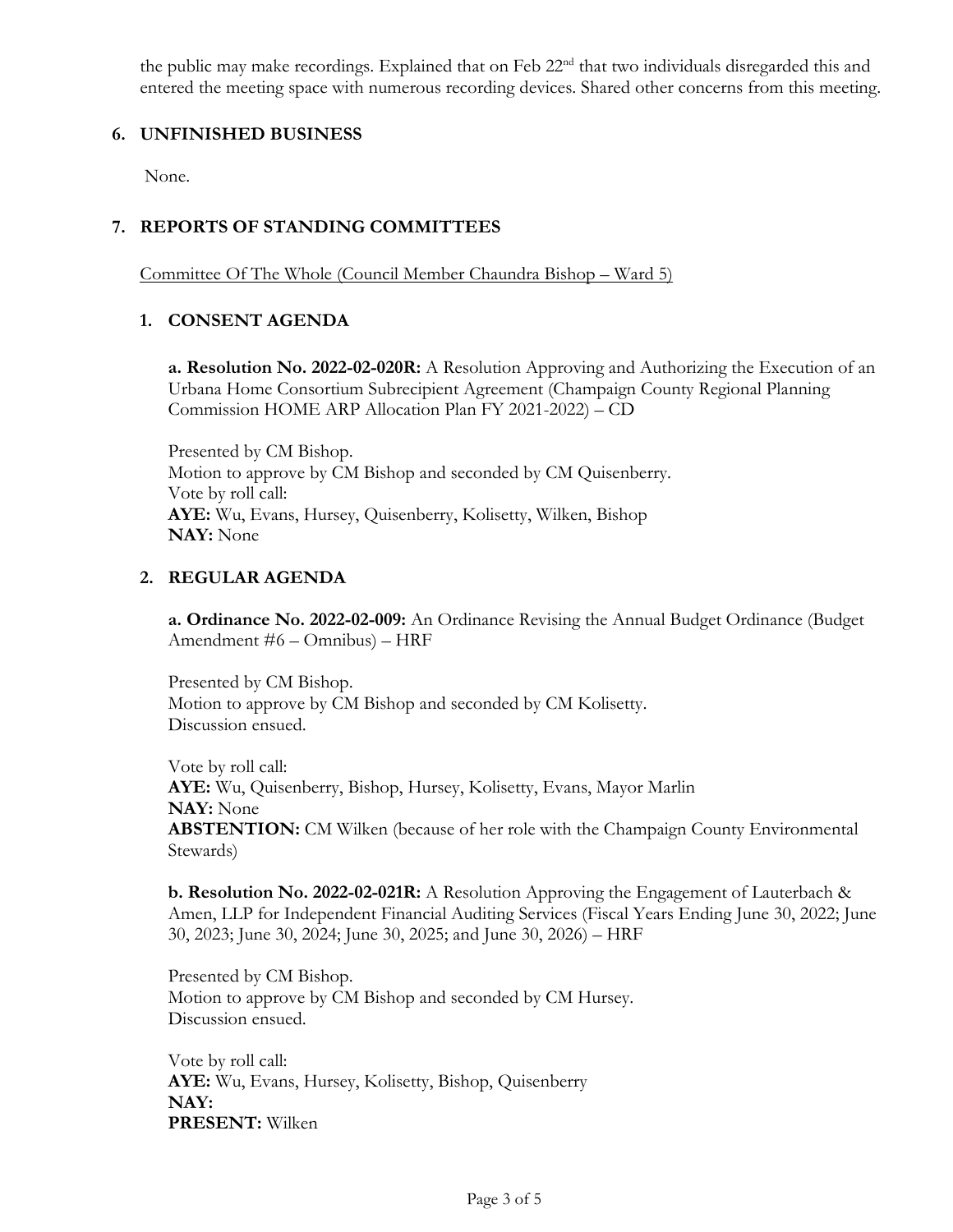#### **c. Resolution No. 2022-02-022R:** A Resolution Adopting Financial Policies – HRF

Presented by CM Bishop. Motion to approve by CM Bishop and seconded by CM Quisenberry. Discussion ensued.

Vote by roll call: **AYE:** Wu, Hursey, Kolisetty, Quisenberry, Wilken, Bishop **NAY:** Evans

#### **8. REPORTS OF SPECIAL COMMITTEES**

None.

# **9. REPORTS OF OFFICERS**

**Carol Mitten** explained that the city is revamping COVID requirements for employees and asked that the public please still remain masked while in building. Mayor Marlin shared that the city was in discussion about returning to in person meetings.

#### **10. NEW BUSINESS**

**a. Resolution No. 2022-02-023R:** A Resolution Approving Certain Amendments to Revenue Bonds Issued by the City of Urbana, Champaign County, Illinois for the Benefit of Clark-Lindsey Village, Inc. – Exec

Presented by Sean Flynn representing Clark-Lindsey Village and Dave Wesner City Attorney. This effectively changes the name on the bonds as the entity is undergoing a corporate reorganization. Discussion and questions ensued.

Motion to approve by CM Kolisetty and seconded by CM Wu.

Vote by roll call: **AYE:** Wu, Quisenberry, Evans, Hursey, Kolisetty, Bishop, Wilken **NAY:** None

# **b. Mayoral Appointment to Boards and Commissions**

# **i. Human Relations Commission (Term ending 06/30/2025) – Gregory Schroeder**

Presented by Mayor Marlin. Marlin shared a brief biography and credentials for Mr. Schroeder. Motion to approve by CM Bishop and seconded by CM Evans.

Vote by roll call: **AYE:** Wu, Evans, Hursey, Kolisetty, Quisenberry, Wilken, Bishop **NAY:** None